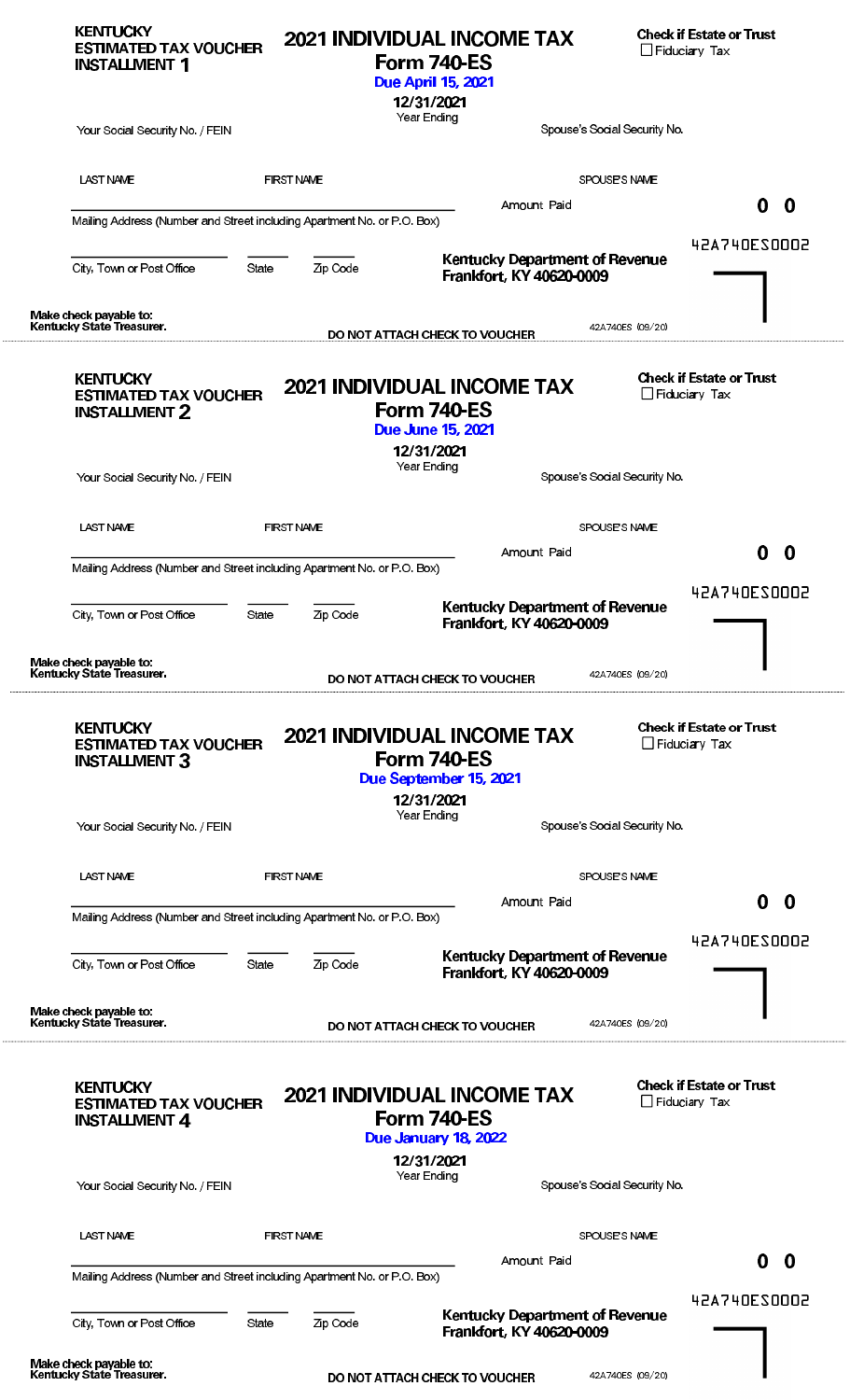# Commonwealth of Kentucky **DEPARTMENT OF REVENUE**

**INSTRUCTIONS FOR FILING ESTIMATED TAX VOUCHERS 2021** 42A740-S4 (9-20)

**WHAT'S NEW FOR 2021**—The standard deduction will increase to **\$2,690.00** for 2021. Individuals, estates, or trusts who electronically file their return will now have the option to have their estimated tax payment(s) debited from their bank account.

**WHO MUST MAKE PAYMENTS**—Individuals, estates, or trusts who can reasonably expect to have income of more than \$5,000 from which no Kentucky income tax will be withheld may be required to make estimated tax payments as required by KRS 141.305. Payments may be made through withholding, a credit forward from the previous year's income tax return or estimated tax payments. The worksheet on the reverse should be used to determine the amount which should be paid through estimated tax payments. **If the amount of estimated tax for the year is \$500 or less, no payment is required.**

#### **General Rule**

In most cases, you must pay estimated tax for 2021 if both of the following apply.

- 1 You expect to owe at least \$500 in tax for 2021, after subtracting your withholding and refundable credits.
- 2 You expect your withholding and refundable credits to be less than the smaller of:
	- (a) 90% of the tax to be shown on your 2021 tax return; or
	- (b) 100% of the tax shown on your 2020 tax return. Your 2020 tax return must cover all 12 months.

Note: These percentages may be different if you are a farmer, fisherman, or higher income taxpayer. See *Special Rules*.

**EXCEPTION—**You don't have to pay estimated tax payments for 2021 if you had no Kentucky tax liability for the full 12-month 2020 tax year. You had no liability for 2020 if your total tax was zero or you didn't have to file a Kentucky tax return.

#### **SPECIAL RULES**

There are special rules for farmers, fisherman, and certain higher income taxpayers.

**FARMERS AND FISHERMAN—**If at least two-thirds of your gross income for 2020 or 2021 is from farming, substitute 66  $\frac{2}{3}$ % for 90% in (2a) under *General Rule*.

**HIGHER INCOME TAXPAYERS—**If your Kentucky adjusted gross income for 2020 was more than \$150,000 (\$75,000 if your filing status for 2021 is married filing separately), substitute 110% for 100% in (2b) under General Rule. This rule does not apply to farmers.

**FAMILY SIZE TAX CREDIT**—The Family Size Tax Credit is based on modified gross income (MGI) and the size of the family. If your total MGI is \$34,846 or less you may qualify for Kentucky Family Size Tax Credit.

**Note:** This credit is not applicable to fiduciary returns.

"Modified gross income" used to calculate the Family Size Tax Credit means the greater of:

Federal adjusted gross income adjusted to include interest income derived from municipal bonds (non-Kentucky) and lump-sum pension distributions not included in federal adjusted gross income;

### *or*

Kentucky adjusted gross income adjusted to include lumpsum pension distributions not included in federal adjusted gross income.

**PASS-THROUGH ENTITIES AND INDIVIDUAL OWNERS OF DISREGARDED SINGLE MEMBER LLCs**—All pass-through entities and individual owners of disregarded single member LLCs that file on Schedules C, E or F for federal income tax purposes are treated the same for Kentucky income tax purposes as they are treated for federal income tax purposes except for the differences between Kentucky law and federal law. Individuals with income from pass-through entities or disregarded single member LLCs that file Schedule C, E or F for federal income tax purposes may be required to make individual estimated tax payments.

**WHEN TO PAY**—Taxpayers may pay the full amount of estimated tax in one payment on the earliest applicable due date, or they may pay in installments. Installments for calendar year 2021 are due April 15, June 15, September 15, 2021, and January 18, 2022. Any credit from a 2020 income tax return should be applied to the amount owed before any payments are made. Installment payments should not be made until the amount of the credit has been used. A voucher should be filed only when a payment is required.

**FARMERS AND FISHERMAN—**If at least two-thirds of your gross income for 2020 or 2021 is from farming or fishing, you can do one of the following:

- Pay all of your estimated tax by January 18, 2022.
- File your 2021 Form 740 or Form 740–NP by March 1, 2022, and pay the total tax due. In this case, 2021 estimated tax payments aren't required to avoid a penalty.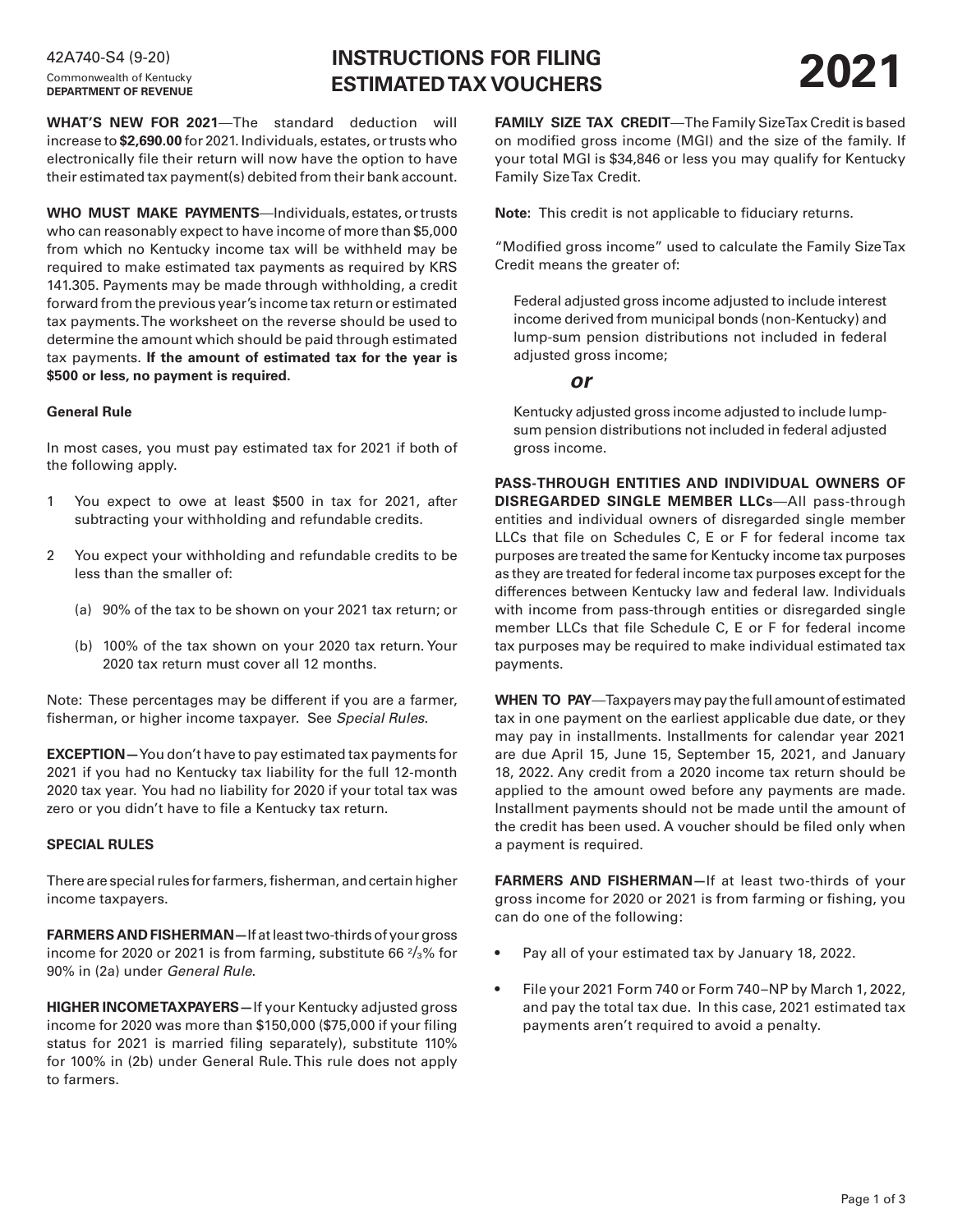**ANNUALIZED INCOME INSTALLMENTS—**If you receive your income unevenly throughout the year (for example, because you operate your business on a seasonal basis or you have a large capital gain late in the year), you may be able to lower or eliminate the amount of your required estimated tax payment for one or more periods by using the annualized income installments method. See chapter 2 of federal publication 505 for details.

| <b>Period When</b><br><b>Estimate Required</b><br>or Change Occurs | Due Date           | Number of<br><b>Equal Installments</b> |
|--------------------------------------------------------------------|--------------------|----------------------------------------|
| January 1-April 1                                                  | April 15, 2021     | 4                                      |
| April 2-June 1                                                     | June 15, 2021      | 3                                      |
| June 2-September 1                                                 | September 15, 2021 | 2                                      |
| September 2-December 31*                                           | January 18, 2022   | 1                                      |

*\*If the change occurs after September 1, 2021, the voucher is not required if the 2021 Kentucky income tax return is filed and the tax shown to be due is paid on or before January 31, 2022.*

### **Failure to make required estimated installments by the specified dates may result in penalty due.**

**FISCAL YEAR FILERS**—If you pay tax for a fiscal year instead of a calendar year, your due date is the 15th day of the fourth, sixth and ninth months of your fiscal year and the 15th day of the first month of the following fiscal year.

**PENALTY FOR UNTIMELY ESTIMATED PAYMENT—**Failure to pay estimated tax installments on or before the due date will result in assessment of penalty on the late payment. This penalty will be calculated using the rate provided by KRS 131.183.

**HOW TO USE ESTIMATED TAX VOUCHERS**—Enter your name, address and Social Security number(s)/FEIN in the spaces provided. In the payment block, enter the amount of payment. Do not enter amounts paid through a credit from a previous year.

**HOW TO PAY**—You may pay your estimated tax installments using the following options:

- Pay by check using Form 740-ES. Make check payable to Kentucky State Treasurer, and write your Social Security Number on the face of the check. If you chose to pay your first installment with Form 740, please prepare a separate check for the amount shown on the Form 740-ES voucher and include the voucher marked "Installment 1".
- Form 8879-K, you may authorize the Kentucky Department of Revenue to debit all four of your installments on the dates due. This option must be initiated at the time of the filing and is only available for electronic filers.
- Pay by ACH debit, you may access the Department of Revenue's secure website www.revenue.ky.gov.

## **Estimated Tax Worksheet (2021)**

|   |                                                                                              | $\mathbf{1}$   |  |
|---|----------------------------------------------------------------------------------------------|----------------|--|
| 2 | Enter your total estimated taxable income from sources with no withholding                   | $\overline{2}$ |  |
| 3 |                                                                                              | 3              |  |
| 4 |                                                                                              | 4              |  |
| 5 | Subtract line 4 from line 3. This is your ESTIMATED ADJUSTED GROSS INCOME                    | 5              |  |
| 6 | Enter estimated allowable itemized deductions or the standard deduction of \$2,690.00 (Enter |                |  |
|   |                                                                                              | 6              |  |
|   | 7 Subtract line 6 from line 5. Enter the difference here. This is your ESTIMATED NET INCOME  |                |  |
|   |                                                                                              |                |  |
| 8 | Compute tax on estimated net income from line 7. Multiply line 7 by 5% and                   |                |  |
|   |                                                                                              | 8              |  |
|   | 9 Enter your tax credits (\$40 if you are 65 or over or blind; \$20 if you are               |                |  |
|   | in the Kentucky National Guard; \$2 for a trust; \$10 for an estate)<br>9                    |                |  |
|   | 10 Enter Family Size Tax Credit using percentage from worksheet below                        |                |  |
|   | 10                                                                                           |                |  |
|   | 11 Enter Kentucky income tax to be withheld in 2021. Add lines 9 through                     |                |  |
|   | 11                                                                                           |                |  |
|   | 12 Subtract the total on line 11 from line 8. This is your Estimated Kentucky Income Tax     |                |  |
|   | for 2021. Enter here. If this amount is \$500 or less, estimated tax payment is not required | 12             |  |
|   | 13(a) Multiply line 12 by 90% (66 $\frac{2}{3}$ % for farmers and fishermen,                 |                |  |
|   |                                                                                              |                |  |
|   | (b) Enter amount of tax liability from 2020 return (see 2(b) of General Rule)                |                |  |
|   | (Multiply by 110% for high income taxpayers, see instructions)<br>13b                        |                |  |
|   | (c) Required annual payment. Enter the smaller of line $13(a)$ or $13(b)$   $13c$            |                |  |
|   | 14 Divide line 13(c) by 4. This is amount of each installment. Enter here and in Column B,   |                |  |
|   |                                                                                              | 14             |  |
|   |                                                                                              |                |  |